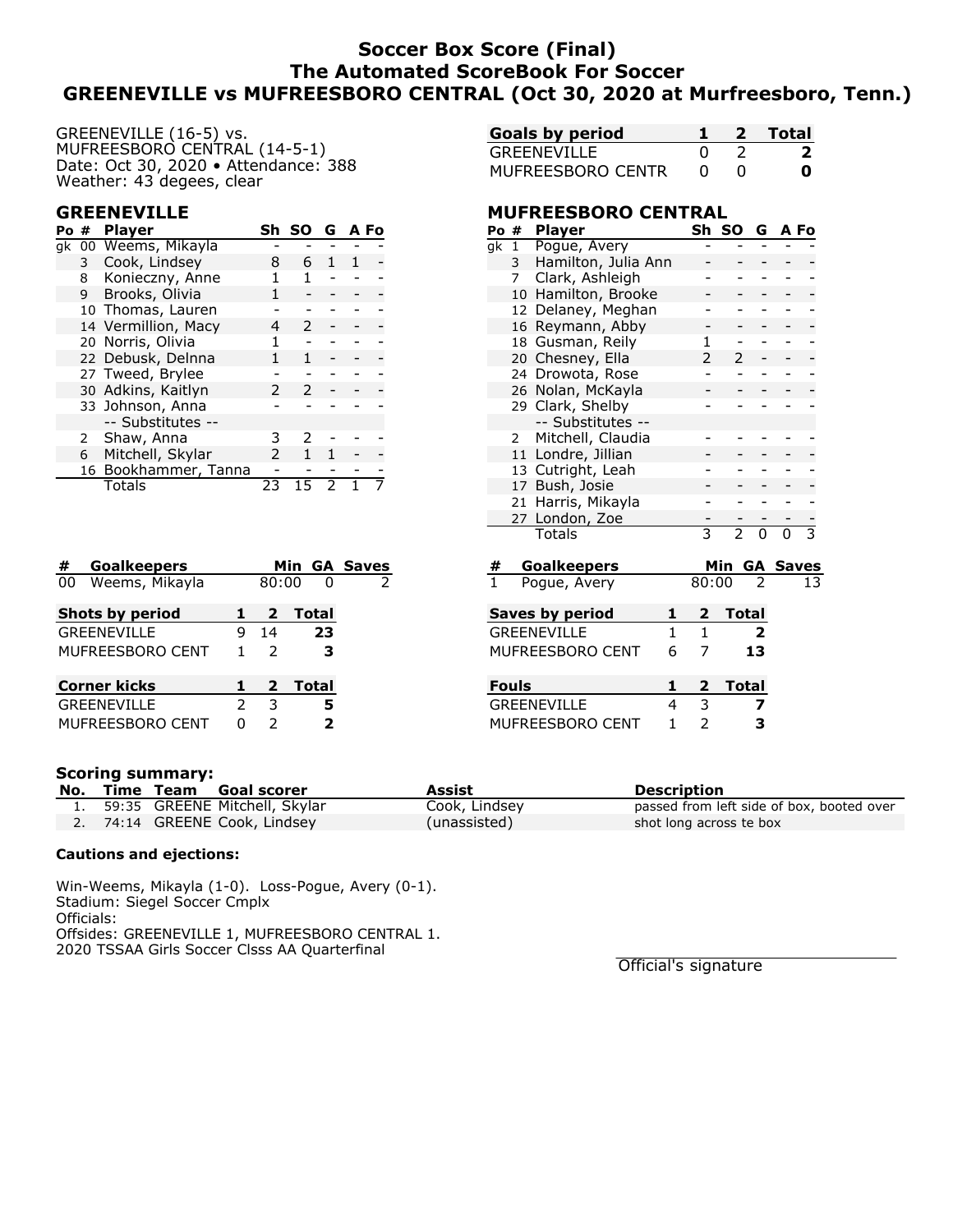### **Play-by-Play Summary (1st period) GREENEVILLE vs MUFREESBORO CENTRAL (Oct 30, 2020 at Murfreesboro, Tenn.)**

#### **GREENEVILLE Starters:**

- GK 00 Weems, Mikayla
	- 3 Cook, Lindsey
	- 8 Konieczny, Anne
	- 9 Brooks, Olivia
	- 10 Thomas, Lauren
	- 14 Vermillion, Macy
	- 20 Norris, Olivia
	- 22 Debusk, Delnna
	- 27 Tweed, Brylee
	- 30 Adkins, Kaitlyn
	- 33 Johnson, Anna

### **MUFREESBORO CENTRAL Starters:**

- GK 1 Pogue, Avery
	- 20 Chesney, Ella
	- 7 Clark, Ashleigh
	- 29 Clark, Shelby
	- 12 Delaney, Meghan
	- 24 Drowota, Rose
	- 18 Gusman, Reily
	- 10 Hamilton, Brooke
	- 3 Hamilton, Julia Ann
	- 26 Nolan, McKayla
		- 16 Reymann, Abby
- 00:00 Weems, Mikayla at goalie for GREENEVILLE.
- 00:00 Pogue, Avery at goalie for MUFREESBORO CENTRAL.
- 01:37 Shot by GREENEVL Vermillion, Macy, SAVE Pogue, Avery. Foul on GREENEVILLE.
- 04:21 Shot by GREENEVL Brooks, Olivia WIDE RIGHT.
- 07:38 Shot by MURFCENT Chesney, Ella, SAVE Weems, Mikayla. Foul on GREENEVILLE.
- 10:31 Shot by GREENEVL Cook, Lindsey, SAVE Pogue, Avery.
- 13:50 Shot by GREENEVL Debusk, Delnna, SAVE Pogue, Avery.
- 16:50 MURFCENT substitution: Londre, Jillian for Delaney, Meghan.
- 17:20 Shot by GREENEVL Cook, Lindsey, SAVE Pogue, Avery.
- 17:40 Corner kick by GREENEVL Cook, Lindsey [17:40].
- 18:58 GREENEVL substitution: Mitchell, Skylar for Vermillion, Macy.
- 18:58 GREENEVL substitution: Shaw, Anna for Brooks, Olivia.
- 19:45 Shot by GREENEVL Cook, Lindsey, SAVE Pogue, Avery. 20:08 Corner kick by GREENEVL Cook, Lindsey [20:08].
- Foul on GREENEVILLE.
- 22:53 MURFCENT substitution: Delaney, Meghan for Londre, Jillian.
- 22:53 MURFCENT substitution: Bush, Josie for Clark, Shelby.
- 24:14 Shot by GREENEVL Shaw, Anna, SAVE Pogue, Avery.
- 25:27 GREENEVL substitution: Bookhammer, Tanna for Debusk, Delnna.
- 25:27 MURFCENT substitution: London, Zoe for Hamilton, Julia Ann.
- 26:54 Offside against MUFREESBORO CENTRAL. Foul on GREENEVILLE.
- 30:14 MURFCENT substitution: Cutright, Leah for Nolan, McKayla.
- 32:12 Shot by GREENEVL Mitchell, Skylar BLOCKED.
- 33:58 GREENEVL substitution: Vermillion, Macy for Mitchell, Skylar.
- 33:58 GREENEVL substitution: Brooks, Olivia for Bookhammer, Tanna.
- 38:00 MURFCENT substitution: Hamilton, Julia Ann for London, Zoe.
- 38:00 GREENEVL substitution: Debusk, Delnna for Adkins, Kaitlyn. Foul on MUFREESBORO CENTRAL.
- 39:23 Header Shot by GREENEVL Vermillion, Macy WIDE.
- 40:00 End of period [40:00].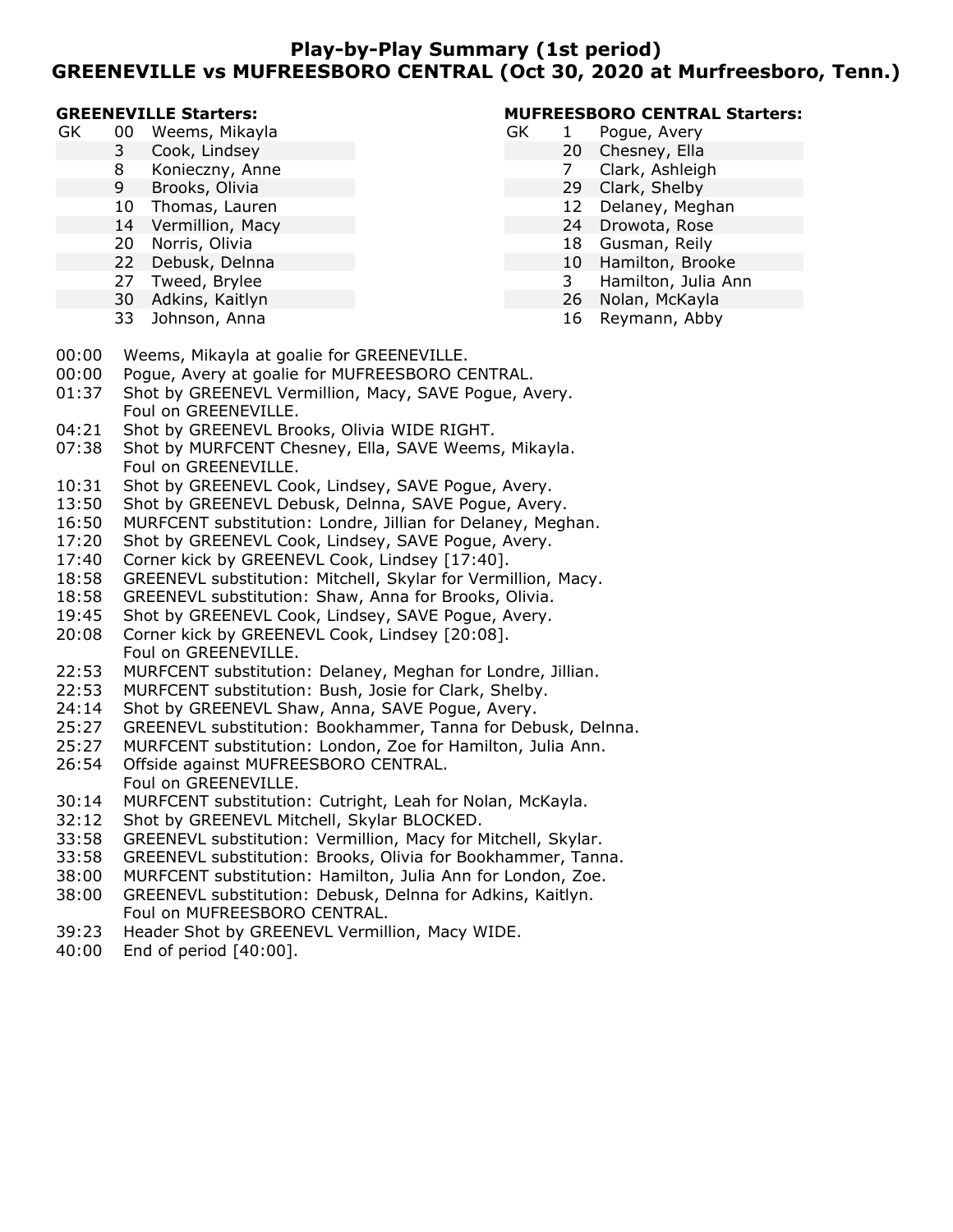## **Play-by-Play Summary (2nd period) GREENEVILLE vs MUFREESBORO CENTRAL (Oct 30, 2020 at Murfreesboro, Tenn.)**

- 40:00 Start of 2nd period [40:00].
- 40:00 For GREENEVL: #3 Cook, Lindsey, #8 Konieczny, Anne, #9 Brooks, Olivia, #10 Thomas, Lauren, #14 Vermillion, Macy, #20 Norris, Olivia, #22 Debusk, Delnna, #27 Tweed, Brylee, #30 Adkins, Kaitlyn, #33 Johnson, Anna, #00 Weems, Mikayla.
- 40:00 For MURFCENT: #16 Reymann, Abby, #10 Hamilton, Brooke, #26 Nolan, McKayla, #12 Delaney, Meghan, #27 London, Zoe, #24 Drowota, Rose, #7 Clark, Ashleigh, #18 Gusman, Reily, #20 Chesney, Ella, #21 Harris, Mikayla, #1 Pogue, Avery.
- 42:27 Shot by GREENEVL Cook, Lindsey, SAVE Pogue, Avery. Foul on GREENEVILLE.

Foul on MUFREESBORO CENTRAL.

- 44:31 Shot by GREENEVL Vermillion, Macy WIDE.
- 47:32 Shot by GREENEVL Cook, Lindsey WIDE.
- 48:12 Shot by GREENEVL Adkins, Kaitlyn, SAVE Pogue, Avery. Foul on GREENEVILLE.
- 49:44 Shot by GREENEVL Cook, Lindsey HIGH.
- 51:45 MURFCENT substitution: Hamilton, Julia Ann for London, Zoe.
- 51:45 MURFCENT substitution: Mitchell, Claudia for Gusman, Reily.
- 53:50 Shot by GREENEVL Adkins, Kaitlyn, SAVE Pogue, Avery.
- 55:24 Shot by MURFCENT Chesney, Ella, SAVE Weems, Mikayla.
- 56:17 MURFCENT substitution: Bush, Josie for London, Zoe.
- 58:01 Shot by GREENEVL Norris, Olivia HIGH.
- 58:09 GREENEVL substitution: Shaw, Anna for Brooks, Olivia.
- 58:09 GREENEVL substitution: Mitchell, Skylar for Vermillion, Macy.
- 59:35 GOAL by GREENEVL Mitchell, Skylar (FIRST GOAL), Assist by Cook, Lindsey.

### **GREENEVILLE 1, MUFREESBORO CENTRAL 0**

\*passed from left side of box, booted over GK

- 59:35 GREENEVL substitution: Bookhammer, Tanna for Debusk, Delnna.
- 60:26 Shot by GREENEVL Cook, Lindsey, SAVE Pogue, Avery.
- 61:01 MURFCENT substitution: Gusman, Reily for Hamilton, Brooke.
- 61:01 MURFCENT substitution: Londre, Jillian for Nolan, McKayla. Foul on GREENEVILLE.
- 62:55 Shot by GREENEVL Shaw, Anna, SAVE Pogue, Avery.
- 65:28 MURFCENT substitution: Nolan, McKayla for Hamilton, Brooke.
- 65:28 GREENEVL substitution: Debusk, Delnna for Adkins, Kaitlyn.
- 66:48 Corner kick by GREENEVL Konieczny, Anne [66:48].
- 67:38 MURFCENT substitution: London, Zoe for Londre, Jillian. Foul on MUFREESBORO CENTRAL.
- 69:57 Shot by GREENEVL Konieczny, Anne, SAVE Pogue, Avery.
- 70:35 GREENEVL substitution: Brooks, Olivia for Bookhammer, Tanna.
- 70:35 GREENEVL substitution: Vermillion, Macy for Mitchell, Skylar.
- 71:36 Corner kick by GREENEVL Konieczny, Anne [71:36].
- 73:19 Offside against GREENEVILLE.
- 74:14 GOAL by GREENEVL Cook, Lindsey.

### **GREENEVILLE 2, MUFREESBORO CENTRAL 0**

\*shot long across te box

- 74:55 Corner kick by MURFCENT Chesney, Ella [74:55].
- 75:09 Corner kick by MURFCENT Chesney, Ella [75:09].
- 77:19 Shot by GREENEVL Vermillion, Macy, SAVE Pogue, Avery.
- 77:27 GREENEVL substitution: Adkins, Kaitlyn for Debusk, Delnna.
- 78:44 Shot by MURFCENT Gusman, Reily WIDE.
- 79:25 Shot by GREENEVL Shaw, Anna WIDE.